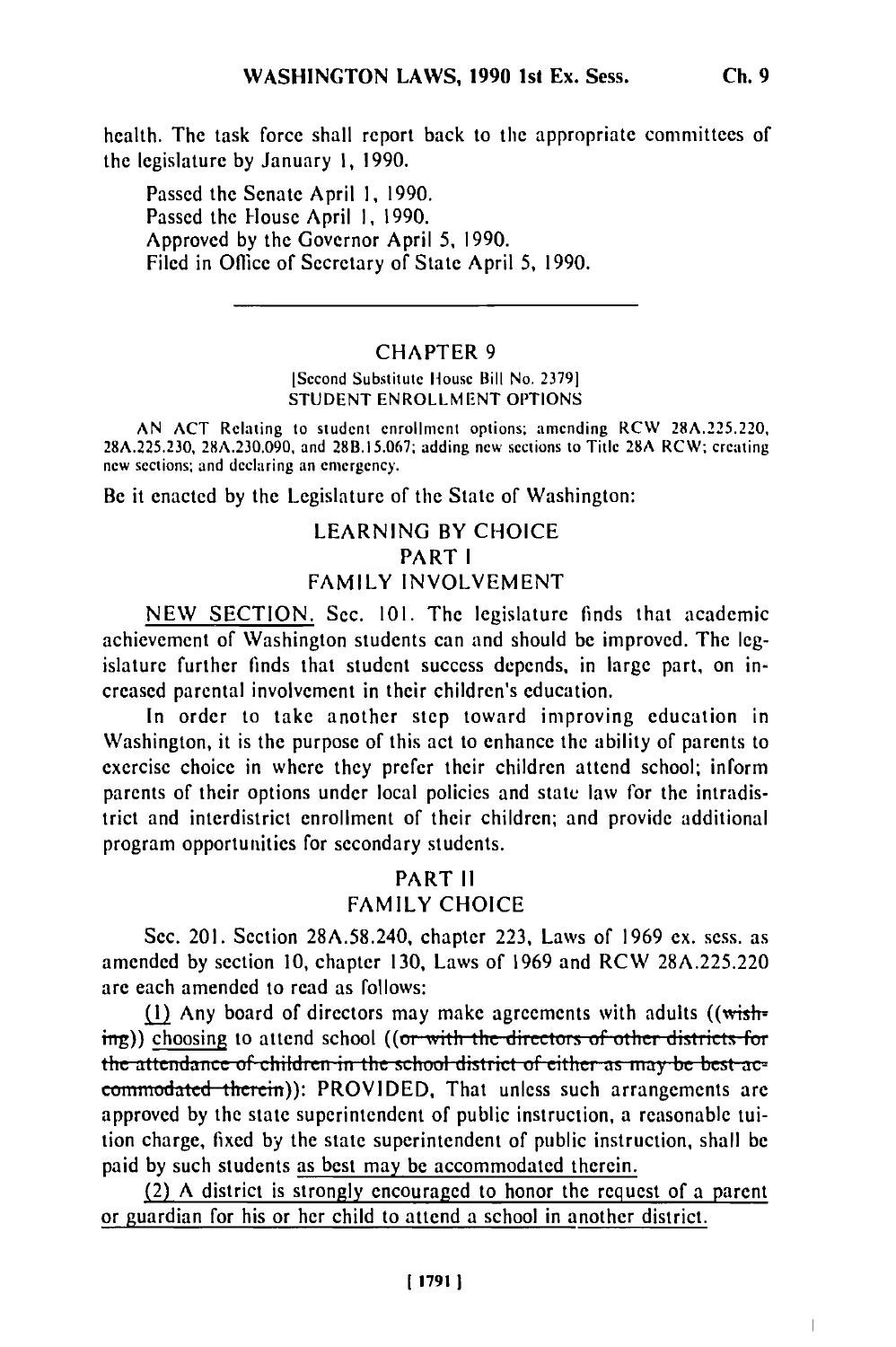(3) A district shall release a student to a nonresident district that agrees to accept the student if:

(a) A financial, educational, safety, or health condition affecting the student would likely be reasonably improved as a result of the transfer; or

(b) Attendance at the school in the nonresident district is more accessible to the parent's place of work or to the location of child care; or

(c) There is a special hardship or detrimental condition.

(4) A district may deny the request of a resident student to transfer to a nonresident district if the release of the student would adversely afrect the district's existing desegregation plan.

(5) For the purpose of helping a district assess the quality of its education program, a resident school district may request an optional exit interview or questionnaire with the parents or guardians of a child transferring to another district. No parent or guardian may be forced to attend such an interview or complete the questionnaire.

(6) School districts may establish annual transfer fees for nonresident students enrolled under subsection (3) of this section and section 203 of this 1990 act. Until rules are adopted under section 202 of this 1990 act for the calculation of the transfer fee, the transfer fee shall be calculated by the same formula as the fees authorized under section 10, chapter 130, Laws of 1969. These fees, if applied, shall be applied uniformly for all such nonresident students except as provided in this section. The superintendent of public instruction, from available funds, shall pay any transfer fees for lowincome students assessed by districts under this section. All ((tuition  $m$ on**ey))** transfer fees must be paid over to the county treasurer within thirty days of its collection for the credit of the district in which such students attend. Reimbursement of a high school district for cost of educating high school pupils of a nonhigh school district shall not be deemed a ((tuition charge)) transfer fee as affecting the apportionment of current state school funds.

NEW SECTION. Sec. 202. TRANSFER FEE STUDY. (I) The superintendent of public instruction shall provide the legislature and the governor by December 1, 1990, a recommendation on the method for the calculation of a transfer fee and an estimate of the state funds needed to pay any transfer fee for low-income students assessed by districts under RCW 28A.225.220(6). The superintendent shall indicate the low-income eligibility criteria used in developing the cost estimate.

(2) This section expires December 31, 1990.

NEW SECTION. Sec. 203. A new section is added to Title 28A RCW to read as follows:

INTERDISTRICT TRANSFER PROCEDURES. (I) All districts accepting applications from nonresident students for admission to the district's schools shall consider equally all applications received. Each school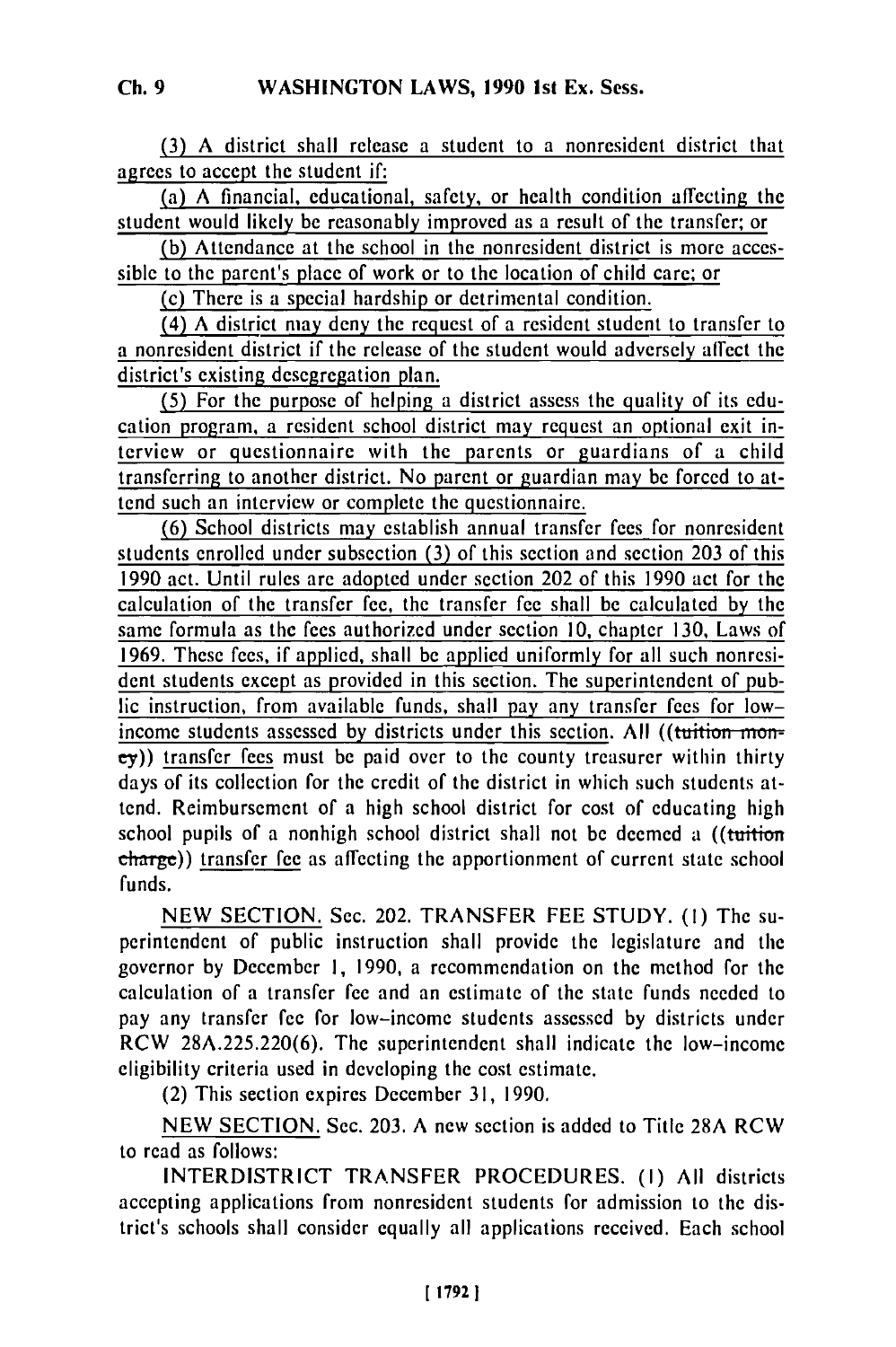district shall adopt a policy establishing rational, fair, and equitable standards for acceptance and rejection of applications by June 30, 1990.

(2) The district shall provide to applicants written notification of the approval or denial of the application in a timely manner. If the application is rejected, the notification shall include the reason or reasons for denial and the right to appeal under RCW  $28A.225.230(3)$ .

Sec. 204. Section I, chapter 66, Laws of 1975 1st ex. sess. as last amended by section 236, chapter 33, Laws of 1990 and RCW 28A.225.230 are each amended to read as follows:

(1) The decision of a school district within which a student under the age of twenty-one years resides or of a school district within which such a student under the age of twenty-one years was last enrolled and is considered to be a resident for attendance purposes by operation of law, to deny such student's request for release to a nonresident school district ( $\frac{by - an}{y}$ agreement)) pursuant to RCW 28A.225.220 may be appealed to the superintendent of public instruction or his or her designee: PROVIDED, That the school district of proposed transfer is willing to accept the student.

(2) The superintendent of public instruction or his or her designee shall hear the appeal and examine the evidence. The superintendent of public instruction may order the resident district to release such a student who is under the age of twenty-one years ((in the event he or she or his or her designee finds that a special hardship or detrimental condition of a financial, educational, safety or health nature affecting the student or the student's immediate family or custodian may likely be significantly alleviated as a result of the transfer)) if the requirements of RCW 28A.225.220 have been met. The decision of the superintendent of public instruction may be appealed to superior court pursuant to chapter 34.05 RCW, the administrative procedure act, as now or hereafter amended.

(3) The decision of a school district to deny the request for accepting the transfer of a nonresident student under section 203 of this 1990 act may be appealed to the superintendent of public instruction or his or her designee. The superintendent or his or her designee shall hear the appeal and examine the evidence. The superintendent of public instruction may order the district to accept the nonresident student if the district did not comply with the standards and procedures adopted under section 203 of this 1990 act. The decision of the superintendent of public instruction may be appealed to the superior court under chapter 34.05 RCW.

NEW SECTION. Sec. 205. A new section is added to Title 28A RCW to read as follows:

INTRADISTRICT TRANSFER POLICIES. Each school district in the state shall adopt and implement a policy allowing intradistrict enrollment options no later than June 30, 1990. Each district shall establish its own policy establishing standards on how the intradistrict enrollment options will be implemented.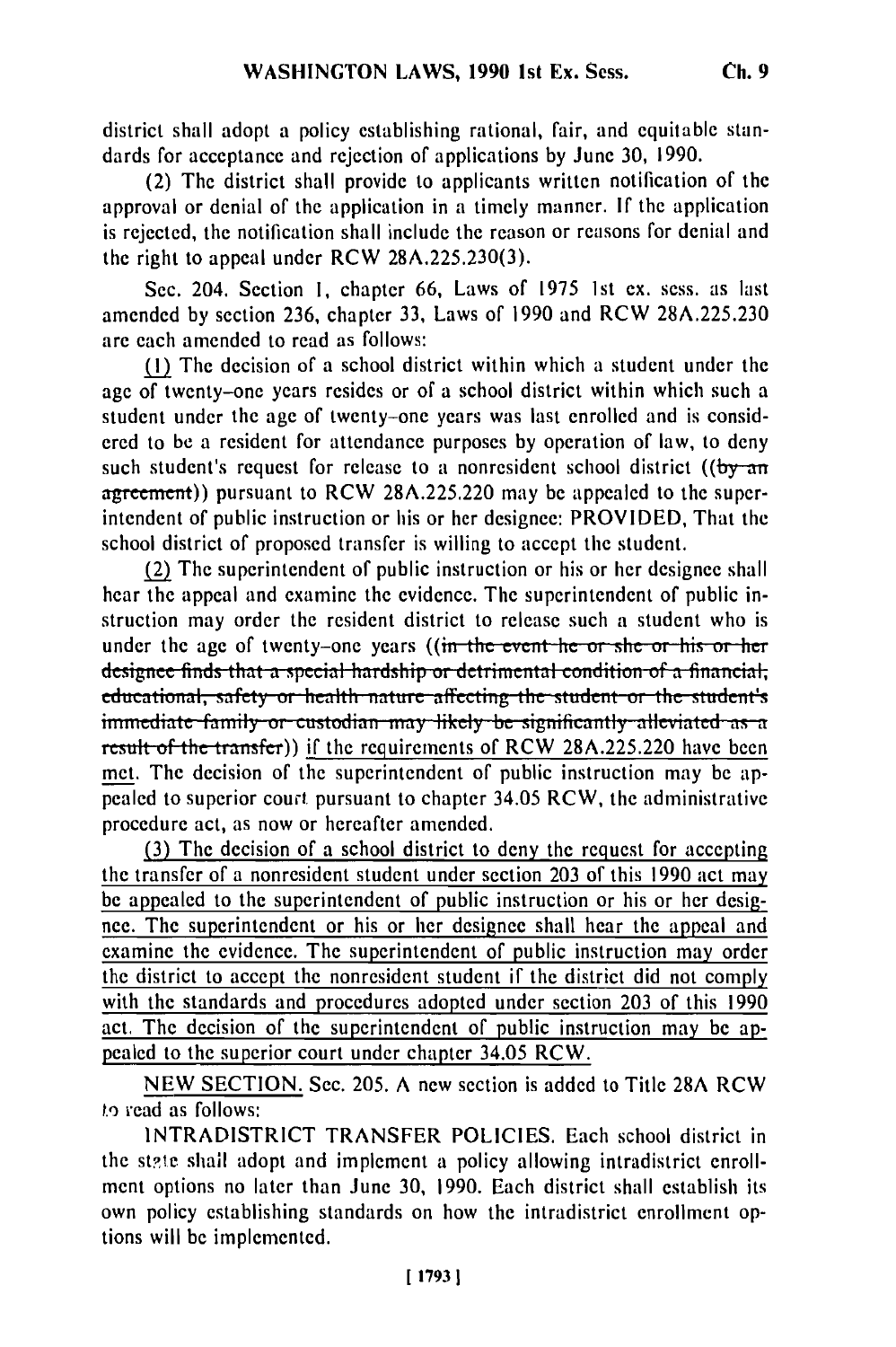NEW SECTION. Sec. 206. **A** new section is added to Title **28A** RCW to read as follows:

ELIGIBILITY FOR EXTRACURRICULAR ACTIVITIES. Eligibility of transfer students under RCW 28A.225.220 and section 203 of this act for participation in extracurricular activities shall be subject to rules adopted by the Washington interscholastic activities association as authorized by the state board of education.

NEW SECTION. Sec. 207. A new section is added to Title 28A RCW to read as follows:

INFORMATION BOOKLET. (I) The superintendent of public instruction shall prepare and annually distribute an information booklet outlining parents' and guardians' enrollment options for their children.

(2) Before the 1991-92 school year, the booklet shall be distributed to all school districts by the ollice of the superintendent of public instruction. School districts shall have a copy of the information booklet available for public inspection at each school in the district, at the district ollice, and in public libraries.

(3) The booklet shall include:

(a) Information about enrollment options and program opportunities, including but not limited to programs in RCW 28A.225.220, 28A.185.040, 28A.225.200 through 28A.225.215, 28A.225.230 through 28A.225.250, 28A.175.090, 28A.340.010 through 28A.340.070 (small high school cooperative projects), and RCW 28A.335.160.

(b) Information about the running start – community college or vocational-technical institute choice program under sections 401 through 411 of this act; and

(c) Information about the seventh and eighth grade choice program under RCW 28A.230.090.

NEW SECTION. Sec. 208. A new section is added to Title 28A RCW to read as follows:

INFORMATION ABOUT ENROLLMENT OPTIONS. Each school district board of directors annually shall inform parents of the district's intradistrict and interdistrict enrollment options and parental involvement opportunities. Information on intradistrict enrollment options and interdistrict acceptance policies shall be provided to nonresidents on request.

NEW SECTION. Sec. 209. A new section is added to Title 28A RCW to read as follows:

IMPACT ON EXISTING COOPERATIVE ARRANGEMENTS. Any school district board of directors may make arrangements with the board of directors of other districts for children to attend the school district of choice. Nothing under RCW 28A.225.220 and section 203 of this act is intended to adversely affect agreements between school districts in effect on the effective date of this section.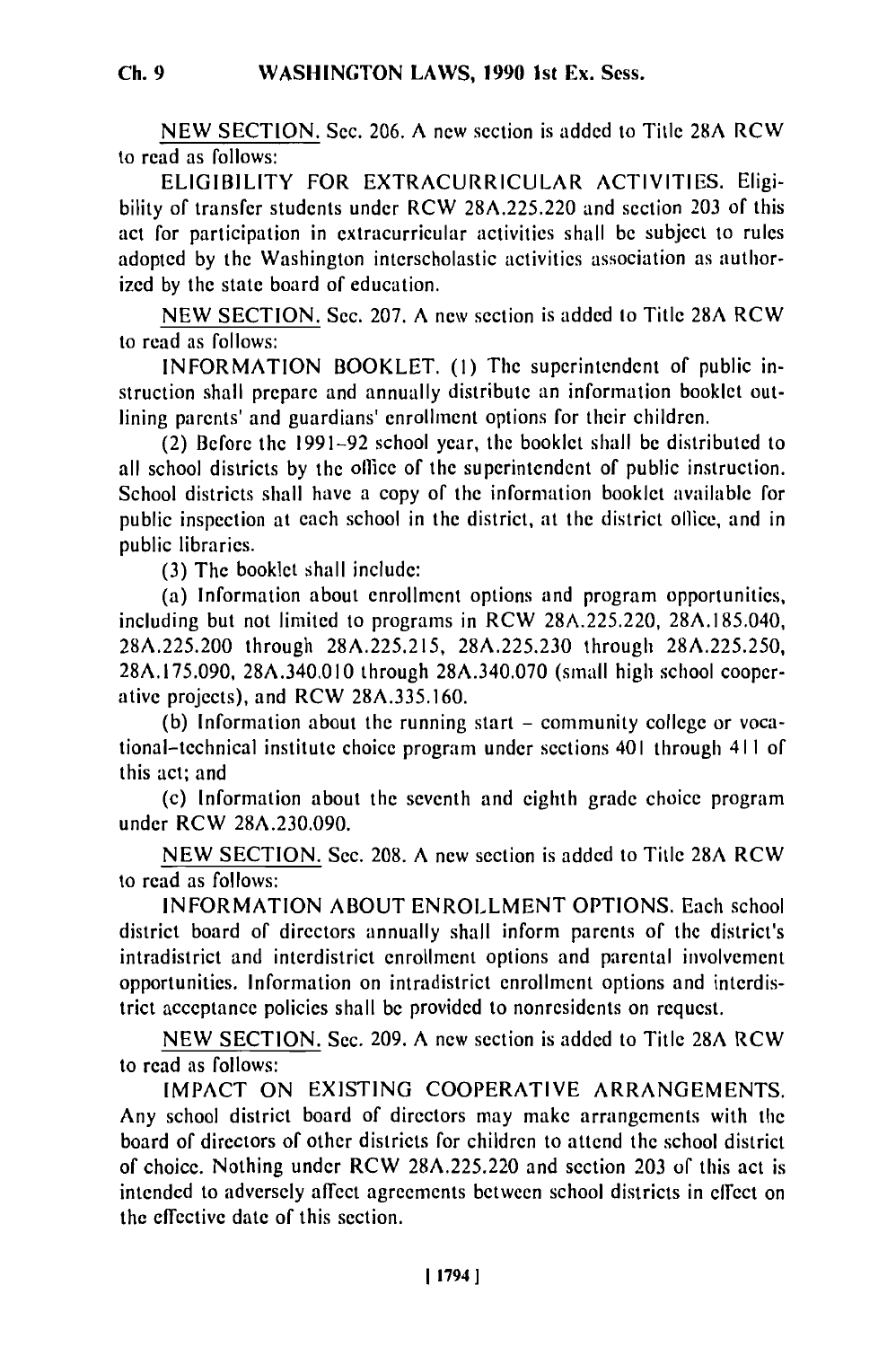NEW SECTION. Sec. 210. REPORTS. **(I)** The superintendent of public instruction shall collect and maintain information on student transfers for each district and state-wide under RCW 28A.225.220 and section 203 of this act.

(2) The superintendent of public instruction shall report to the legislature and the governor annually beginning December **1,** 1992, the following information:

(a) The number of and reason or reasons for requests for transfer out of a district;

(b) The number of and reason or reasons for the denial of a request to transfer out of a district;

(c) The number of and reason or reasons for requests for transfer into a district;

(d) The number of and reason or reasons for the denial of a request to transfer into a district; and

(e) The impact, if any, on a district's educational program as a result of the transfer of a student or students to another district.

NEW SECTION. Sec. 211. TRANSPORTATION **AND** INFOR-MATION BOOKLET STUDIES. The superintendent of public instruction shall make recommendations to the legislature and governor no later than December **1,** 1990, on the following issues:

(I) **If** a child attends a nonresident district, shall the parent provide transportation to the nonresident district boundary or the boundary of the nonresident school;

(2) What would be the cost of providing a subsidy for transportation to the nonresident district boundary or the boundary of the nonresident school for low-income students; and

(3) Shall the information booklet outlined in section 207 of this act be distributed to all parents annually or made available to parents at the district office, school buildings, and public libraries, and what is the cost of each option?

## PART **III**

## SEVENTH AND EIGHTH GRADE CHOICE

Sec. 301. Section 6, chapter 278, Laws of 1984 as last amended by section I, chapter 172, Laws of 1988 and RCW 28A.230.090 are each amended to read as follows:

(I) The state board of education shall establish high school graduation requirements or equivalencies for students who commence the ninth grade subsequent to July 1, 1985, that meet or exceed the following: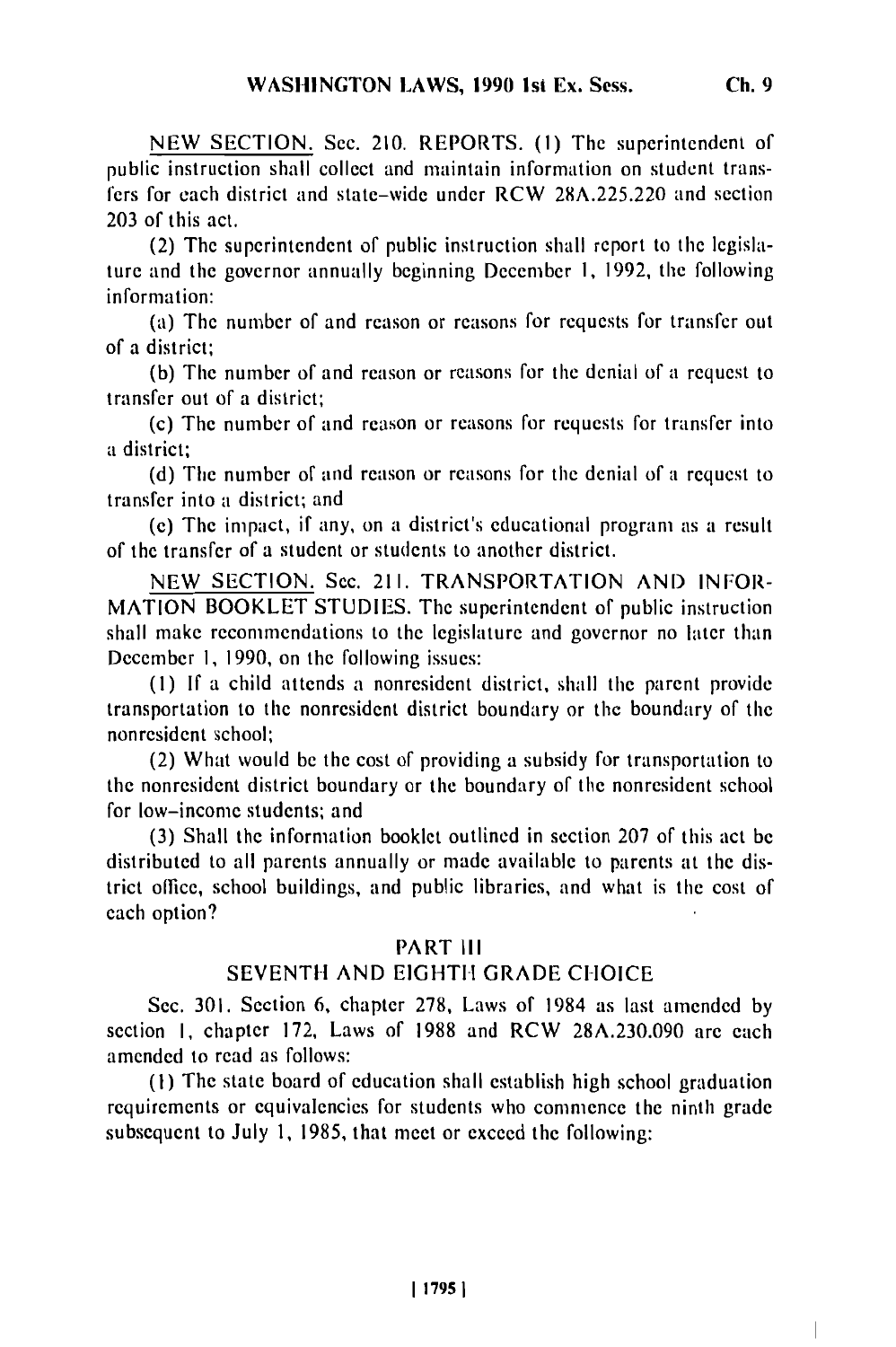| <b>SUBJECT</b>            | CREDITS |
|---------------------------|---------|
| English                   | 3       |
| Mathematics               | 2       |
| <b>Social Studies</b>     |         |
| United States history     |         |
| and government            |         |
| Washington state          |         |
| history and government    | 1/2     |
| Contemporary world        |         |
| history, geography,       |         |
| and problems              |         |
| Science (1 credit         |         |
| must be in                |         |
| laboratory science)       | 2       |
| Occupational Education    |         |
| <b>Physical Education</b> | 2       |
| Electives                 | 51/2    |
| Total                     | 18      |

(2) For the purposes of this section one credit is equivalent to one year of study.

(3) The Washington state history and government requirement may be fulfilled by students in grades seven or eight or both. Students who have completed the Washington state history and government requirement in grades seven or eight or both shall be considered to have fulfilled the Washington state history and government requirement.

(4) A candidate for graduation must have in addition earned a minimum of 18 credits including all required courses. These credits shall consist of the state requirements listed above and such additional requirements and electives as shall be established by each district.

(5) In recognition of the statutory authority of the state board of education to establish and enforce minimum high school graduation requirements, the state board shall periodically reevaluate the graduation ments, the state board shall perfodieally reevaluate the graduation requirements and shall report such midi (6) Pursuant to any foreign language requirement established by the

(b) Pursuant to any foreign language requirement established by the state board of education or a local school district, or both, for purposes of high school graduation, students who receive instruction in sign language shall be considered to have satisfied the state or local school district foreign language graduation requirement.

(7) If requested by the student and his or her family, a student who has completed high school courses while in seventh and eighth grade shall be given high school credit which shall be applied to fulfilling high school graduation requirements if:

ľ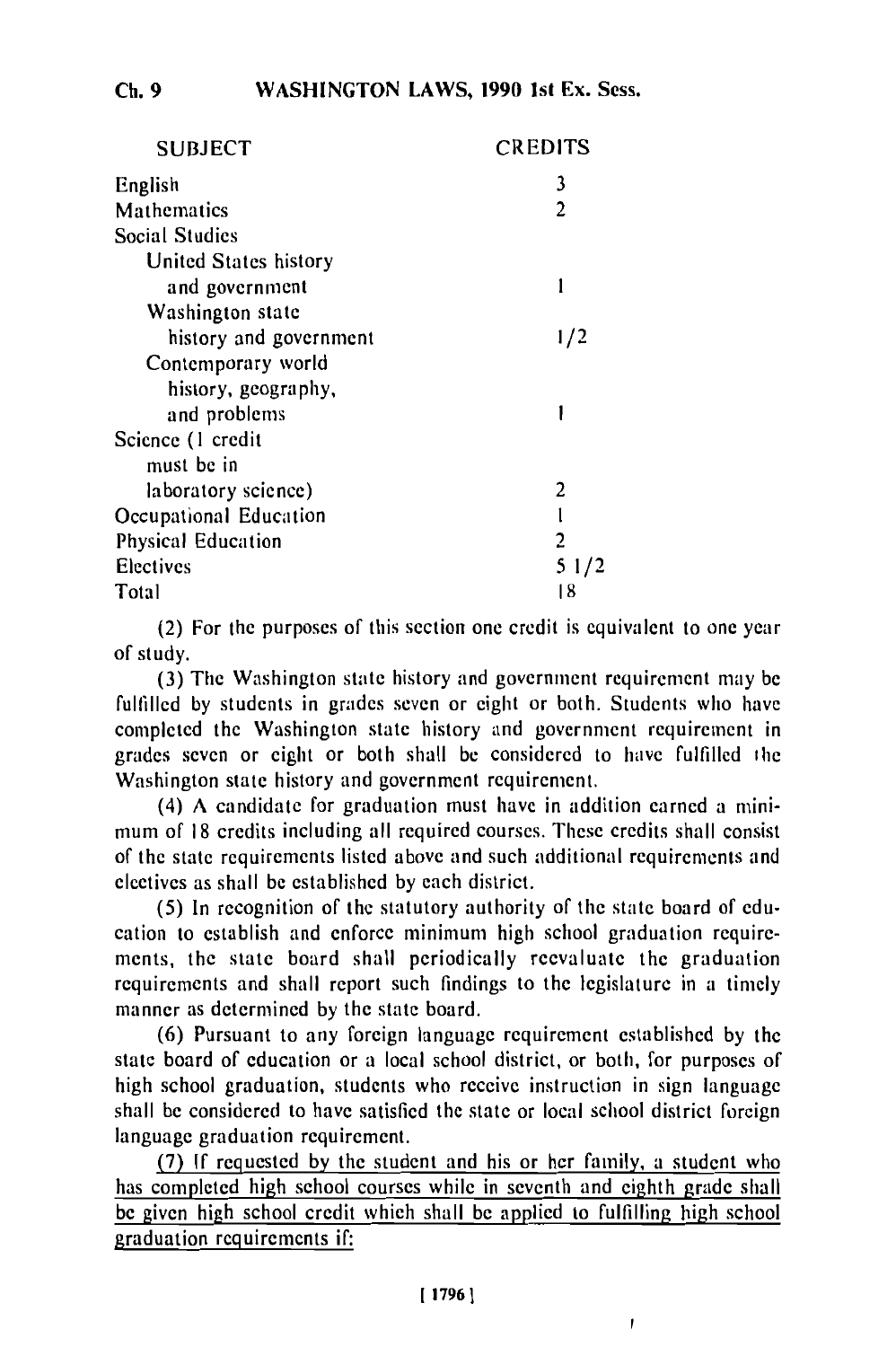(a) The course was taken with high school students and the student has successfully passed by completing the same course requirements and examinations as the high school students enrolled in the class; or

(b) The course would qualify for high school credit, because the course is similar or equivalent to a course offered at a high school in the district as determined by the school district board of directors.

**(8)** Students who have taken and successfully completed high school courses under the circumstances in subsection **(7)** of this section shall not be required to take an additional competency examination or perform any other additional assignment to receive credit. Subsection **(7)** of this section shall also apply to students enrolled in high school on the effective date of this section who took the courses while they were in seventh and eighth grade.

## PART IV

## RUNNING START— COMMUNITY COLLEGE AND VOCATION-AL-TECHNICAL INSTITUTE CHOICE

NEW SECTION. Sec. 401. As used in sections 401 through 410 of this act, community college means a public community college as defined in chapter 28B.50 RCW.

NEW SECTION. Sec. 402. (I) Eleventh and twelfth grade students or students who have not yet received a high school diploma or its equivalent and are eligible to be in the eleventh or twelfth grades may apply to a community college or vocational-technical institute to enroll in courses or programs offered by the community college or vocational-technical institute. If a community college or vocational-technical institute accepts a secondary school pupil for enrollment under this section, the community college or vocational-technical institute shall send written notice to the pupil, the pupil's school district, and the superintendent of public instruction within ten days of acceptance. The notice shall indicate the course and hours of enrollment for that pupil.

(2) The pupil's school district shall transmit to the community college or vocational-technical institute a sum not exceeding the amount of state funds under RCW 28A. 150.260 generated by a full time equivalent student and in proportion to the number of hours of instruction the pupil receives at the community college or vocational-technical institute and at the high school. The community college or vocational-technical institute shall not require the pupil to pay any other fees. The funds received by the community college or vocational-technical institute from the school district shall not be deemed tuition or operating fees and may be retained by the community college or vocational-technical institute. A student enrolled under this subsection shall not be counted for the purpose of determining any enrollment restrictions imposed by the state on the community colleges.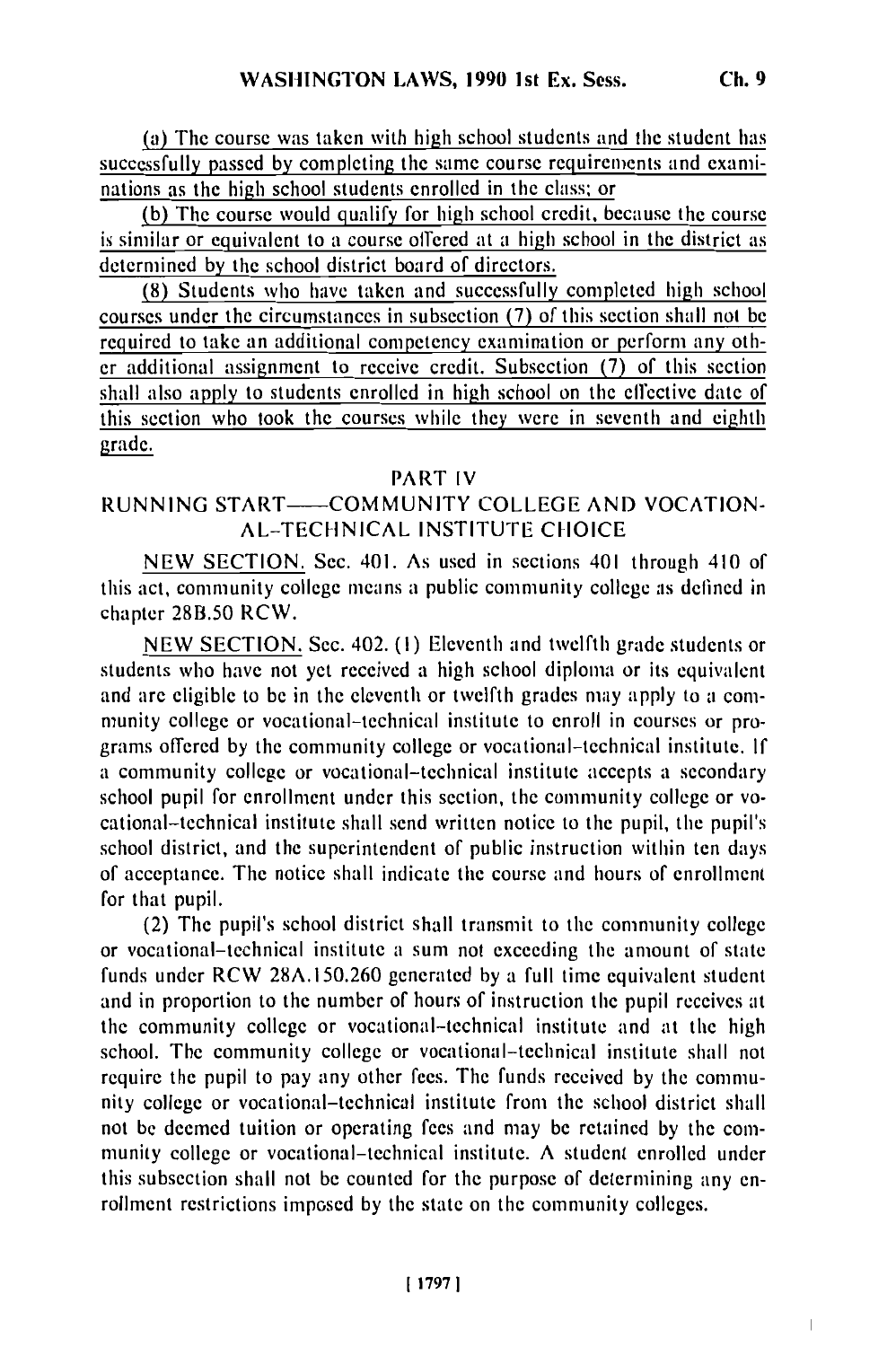NEW SECTION. Sec. 403. **A** school district shall provide general information about the program to all pupils in grades ten and eleven and the parents and guardians of those pupils. To assist the district in planning, a pupil shall inform the district of the pupil's intent to enroll in community college or a vocational-technical institute courses for credit. Students are responsible for applying for admission to the community college or vocational-technical institute.

NEW SECTION. Sec. 404. A pupil who enrolls in a community college or a vocational-technical institute in grade eleven may not enroll in postsecondary courses under sections 401 through 410 of this act for high school credit and community college or vocational-technical institute credit for more than the equivalent of the course work for two academic years. A pupil who first enrolls in a community college or vocational-technical institute in grade twelve may not enroll in postsecondary courses under this section for high school credit and community college or vocational-technical institute credit for more than the equivalent of the course work for one academic year.

NEW SECTION. Sec. 405. Once a pupil has been enrolled in a postsecondary course, program, or vocational-technical institute under this section, the pupil shall not be displaced by another student.

NEW SECTION. Sec. 406. A pupil may enroll in a course under sections 401 through 410 of this act for both high schooi credit and college level academic and vocational or vocational-technical institute credit.

NEW SECTION. Sec. 407. A school district shall grant academic credit to a pupil enrolled in a course for high school credit if the pupil successfully completes the course. If no comparable course is offered by the school district, the school district superintendent shall determine how many credits to award for the course. The determination shall be made in writing before the pupil enrolls in the course. The credits shall be applied toward graduation requirements and subject area requirements. Evidence of the successful completion of each course in a community college or vocationaltechnical institute shall be included in the pupil's secondary school records and transcript. The transcript shall also note that the course was taken at a community college or vocational-technical institute.

NEW SECTION. Sec. 408. Any state ins'itution of higher education may award postsecondary credit for college level academic and vocational or vocational-technical institute courses successfully completed by a student while in high school and taken at a community college or vocational-technical institute. The state institution of higher education shall not charge a fee for the award of the credits.

NEW SECTION. Sec. 409. Transportation to and from the community college or vocational-technical institute is not the responsibility of the school district.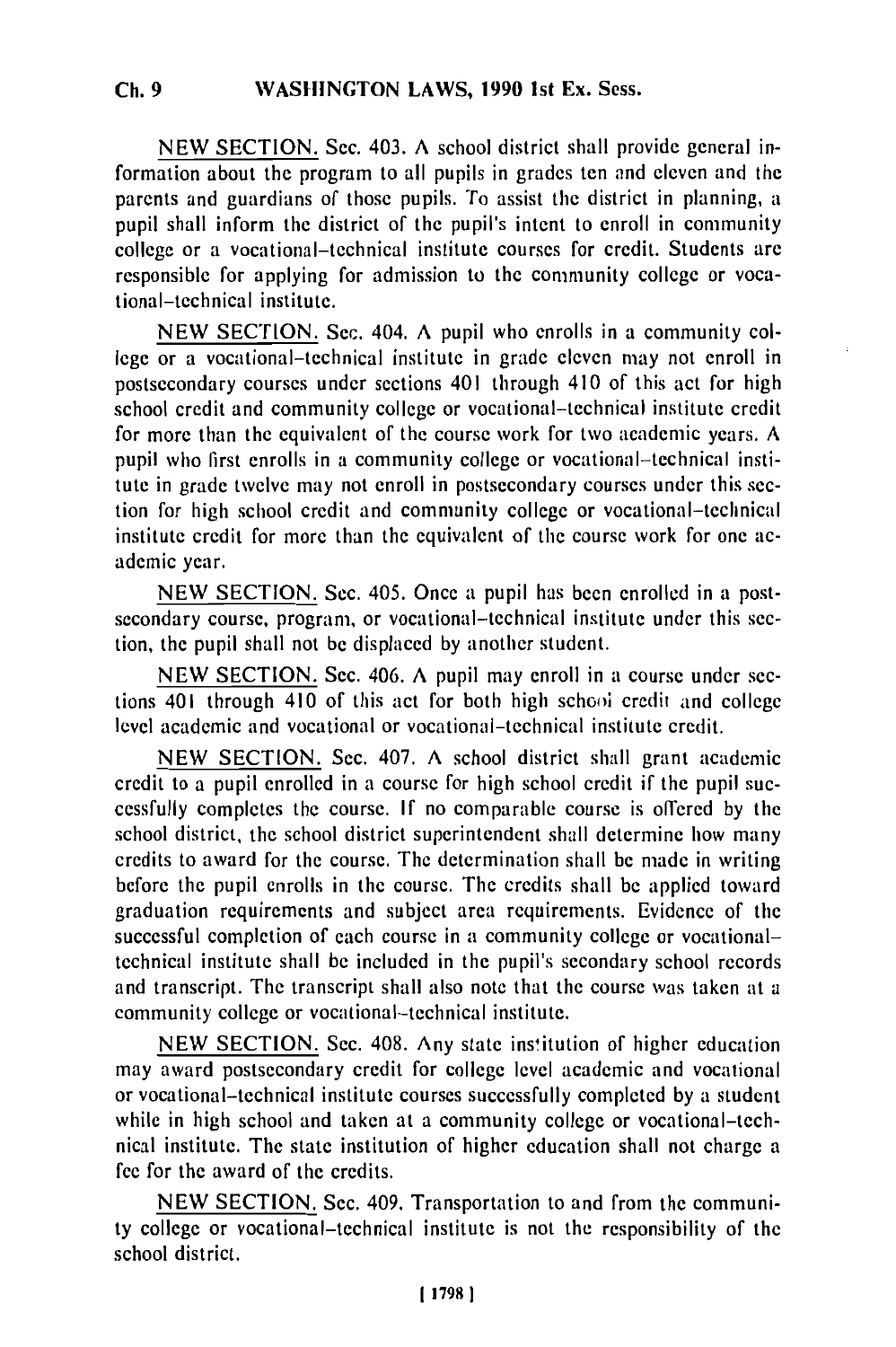NEW SECTION. Sec. 410. The superintendent of public instruction, the state board for community college education, and the higher education coordinating board shall jointly develop and adopt rules governing sections 401 through 409 of this act, if rules are necessary. The rules shall be written to encourage the maximum use of the program and shall not narrow or limit the enrollment options under sections 401 through 409 of this act.

NEW SECTION. Sec. 411. (I) Sections 401 through 410 of this act may be implemented in up to five community college districts during the 1990-91 and 1991-92 school years. Any school district within any of the selected community college districts may participate in the program. The five community college districts shall be selected from applicants by the state board for community collegc education. The board shall select community college districts from both eastern and western Washington. Sections 401 through 410 of this act are applicable throughout the state beginning with the 1992-93 school year. Participation by community college districts under sections 401 through 410 of this act is in addition to agreements between school districts and community college districts in effect on the effective date of this section and in the future.

(2) Sections 401 through 410 of this act may be implemented in all vocational-technical institutes beginning with the 1990-91 school year and shall be implemented in all vocational-technical institutes in the 1991-92 school year.

NEW SECTION. Sec. 412. Sections 401 through 411 of this act are in addition to and not intended to adversely affect agreements between school districts and community college districts or vocational-technical institutes in effect on the effective date of this section and in the future.

Sec. 413. Section 2, chapter 257, Laws of 1981 as last amended by section **1,** chapter 42, Laws of 1986 and RCW 28B.15.067 are each amended to read as follows:

I) Tuition fees shall be established and adjusted annually under the provisions of this chapter beginning with the 1987-88 academic year. Such fees shall be identical, subject to other provisions of this chapter, for students enrolled at either state university, for students enrolled at the regional universities and The Evergreen State College and for students enrolled at any community college. Tuition fees shall reflect the undergraduate and graduate educational costs of the state universities, the regional universities and the community colleges, respectively, in the amounts prescribed in this chapter. The change from the biennial tuition fee adjustment to an annual tuition fee adjustment shall not reduce the amount of revenue to the state general fund.

(2) The tuition fees established under this section shall not apply to high school students enrolling in community colleges under sections 401 through 411 of this 1990 act.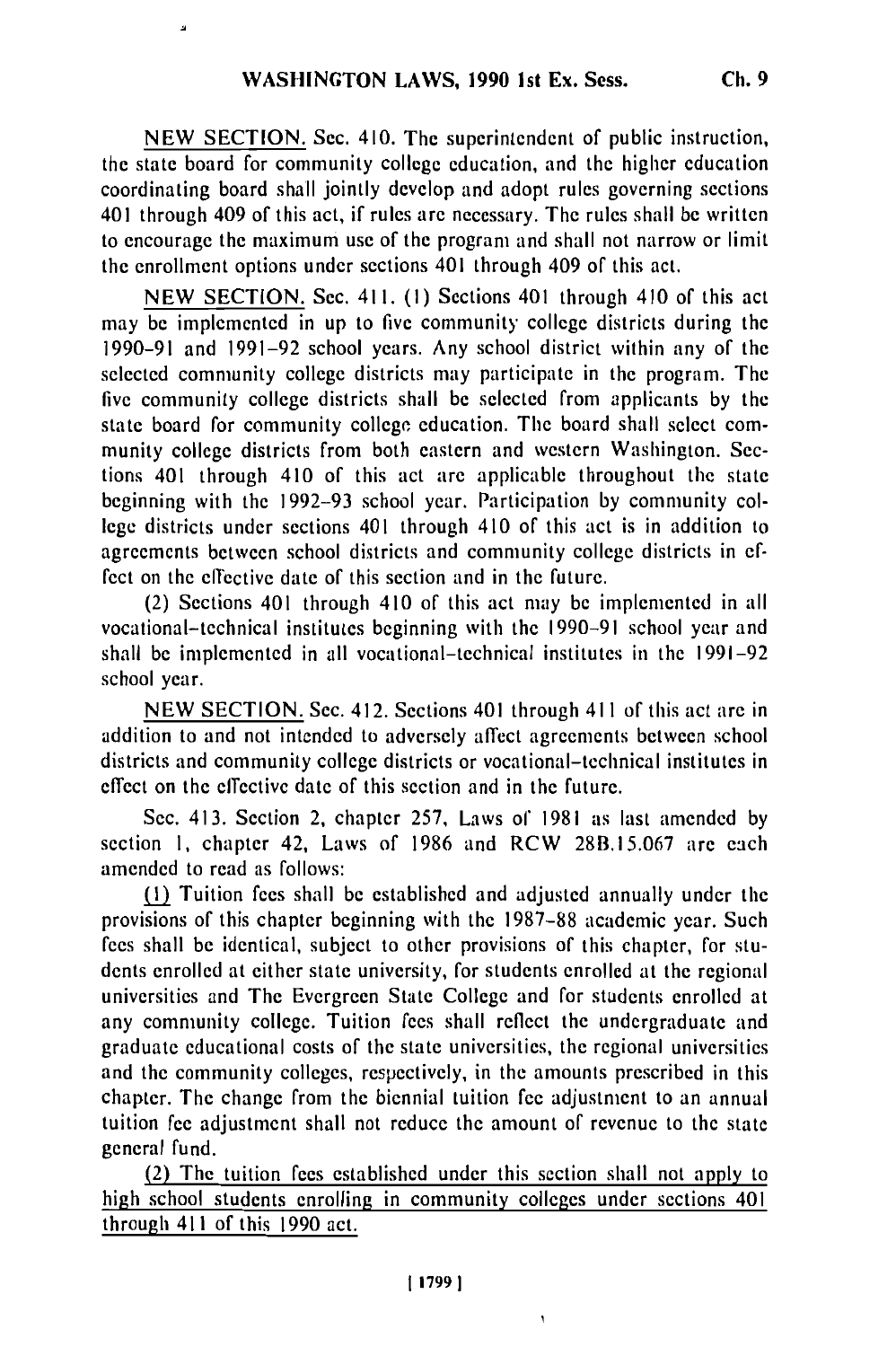NEW SECTION. Sec. 414. Sections 401 through 412 of this act are each added to Title 28A RCW.

*\*NE W SECTION. Sec. 415. (1) The running start task force is created. The task force shall be comprised of at least one representative from each of the following groups, appointed by the respective groups except as provided under subsection (2) of this section:*

 $(a)$  The higher education coordinating board;

*(b) The state board for community college educatior,*

*(c) The office of the superintendent of public instruction,*

*(d) The state board of education,*

*(e) The inter-institutional council of academic officers;*

*(t) Vocational-technical institutes;,*

*(g) High school students;*

*(h) Parents;,*

*(i) The office of the governor, and*

(*i*) One legislator from each caucus of the house of representatives ap*pointed by the speaker of the house of representatives and one legislator from each caucus of the senate appointed by the president of the senate.*

*(2) The governor shall appoint the members under subsection (IXI) through (i) of this section within thirty days of the effective date of this section. The governor may appoint other persons to serve on the task force. The task force shall elect a chair from among its members.*

*(3) Legislative members shall be reimbursed for travel expenses under RCW 44.04.120. Nonlegislative members shall be reimbursed for travel expenses under RCW 43.03.050 and 43.03.060.*

*(4) The task force shall study and report to the legislature by June 1, 1991, on, but not limited to, whether the program should be expanded to allow the eligible high school students to enroll in public four-year higher education institutions.*

*(5) This section shall expire June 30, 1991.*  $(3)$  This section shall expire built  $S_{ij}$ 

### PART V

## **MISCELLANEOUS**

**NEW SECTION.** Sec. **501. CAPTIONS AND HEADINGS NOT** LAW. Part headings and section headings do not constitute any part of the law.

**NEW SECTION.** Sec. 502. **If** any provision of this act or its application to any person or circumstance is held invalid, the remainder of the act or the application of the provision to other persons or circumstances is not affected.

**NEW SECTION.** Sec. **503.** This act is necessary for the immediate preservation of the public peace, health, or safety, or support of the state